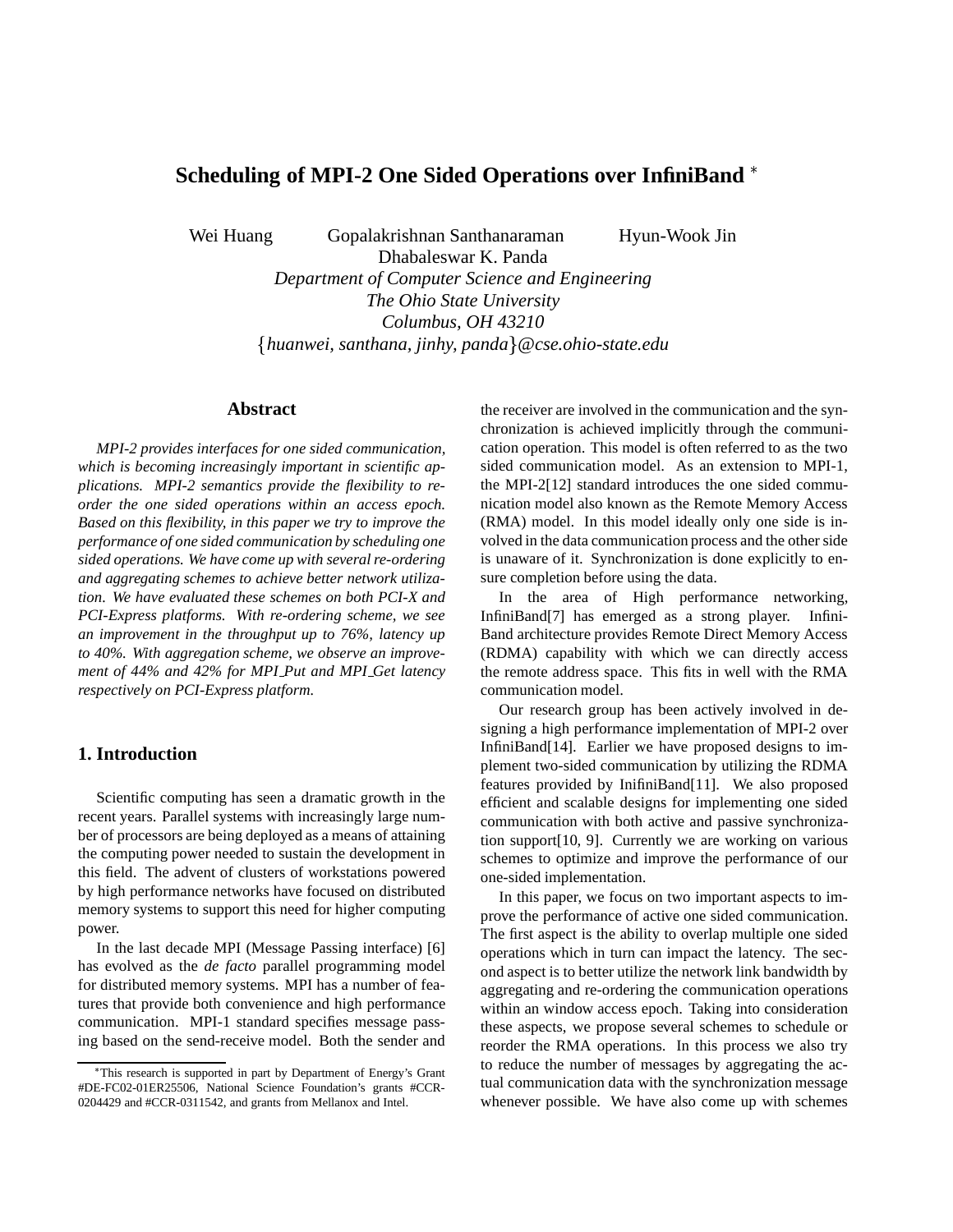that can take advantage of both point to point based onesided implementation and direct one-sided implementation.

The effectiveness of these techniques have been evaluated across two different platforms equipped with PCI-X and PCI-Express bus, respectively. We have been able to improve the MPI Put and MPI Get latency by up to 44% and 42% respectively on PCI-Express platform. Further, we use certain common scenarios as case studies to demonstrate the potential of our schemes in real applications. And we are able to observe significant improvement in throughput.

The rest of the paper is organized in the following way. In Section 2, we provide an overview of the InfiniBand Architecture and describe the background for our work. In Section 3, we explain the motivation for our schemes. In section 4, we discuss detailed design issues. We evaluate our designs in section 5 and discuss the related work in section 6. Conclusions and future work are presented in section 7.

#### **2. Background**

#### **2.1. MPI-2 one sided communication**

In many parallel scientific applications the data distribution might be changing dynamically and the data access patterns could be irregular. For these kinds of applications, each process can compute what data it needs to access or update at other processes. But a process might not know which data in its local memory needs to be read or updated by other processes, and in some cases may not even know the identification of the remote processes. So in such situations, there might be only one side in the communication process which knows all the parameters needed to transfer the data. MPI-2 one sided communication specifically targets these kinds of communication patterns.

In MPI-2 one sided communication, the sender can access the remote address space directly. This one sided communication is also referred to as Remote Memory Access or RMA communication. In this model, the origin process (the process that issues the RMA operation) provides all the parameters needed for the communication. The memory area on the target that can be accessed by the origin process is called a Window. MPI-2 defines several different types of communication operations. They are MPI Put, MPI Get and MPI Accumulate. MPI Put and MPI Get functions transfer the data to and from a window in a target process, respectively. The MPI Accumulate function combines the data movement to target with a reduce operation.

By the semantics of one sided communication, when an one-sided call returns, the completion of the operation is not guaranteed. In order to make sure that the one-sided operation is finished, explicit synchronization operations must be

used. In MPI-2, synchronization operations are classified as *active* and *passive*. Active synchronization involves both sides of communication while passive synchronization only involves the origin side. We mainly focus on active mode of synchronization in this paper.

The period between two synchronization calls is called as access epoch and exposure epoch on the origin and target process, respectively. MPI-2 semantics allows multiple communication calls during an access epoch. This is done to amortize the overhead of synchronization over multiple communication operations.

The MPI-2 semantics lays down certain rules which need to be followed for the MPI program to be semantically correct[12]. Some of these restrictions can be taken advantage of by a smart MPI-2 implementation to enhance the performance.

- A location in a window must not be accessed locally once an update to that location has started, until the update becomes visible in the private window copy in process memory.
- A location in a window must not be accessed as a target of an RMA operation once an update to that location has started, until the update becomes visible in the public window copy.

The above statements imply that within an access epoch there is no order between the different put and get communication calls. At the end of the synchronization all the communication operations must have completed, but the order in which they complete and when the actual communication occurs is undefined.

An MPI-2 implementation can thus exploit this flexibility to improve the performance. In this paper we come with several schemes to reorder these communication to improve the latency and throughput. We describe these schemes in detail in section 4.

#### **2.2. InfiniBand Overview**

The InfiniBand Architecture (IBA) [7] is an industry standard. It defines a switched network fabric for interconnecting processing nodes and I/O nodes. InfiniBand Architecture supports both channel semantics and memory semantics. In channel semantics, send/receive operations are used for communication. In memory semantics, InfiniBand provides Remote Direct Memory Access (RDMA) operations, including RDMA write and RDMA read. RDMA operations are one-sided and do not incur software overhead at the remote side. This fits in well with the MPI-2 semantics of one sided communication calls. In the current hardware, RDMA write has better performance than RDMA read. Compared with the send/receive operations, RDMA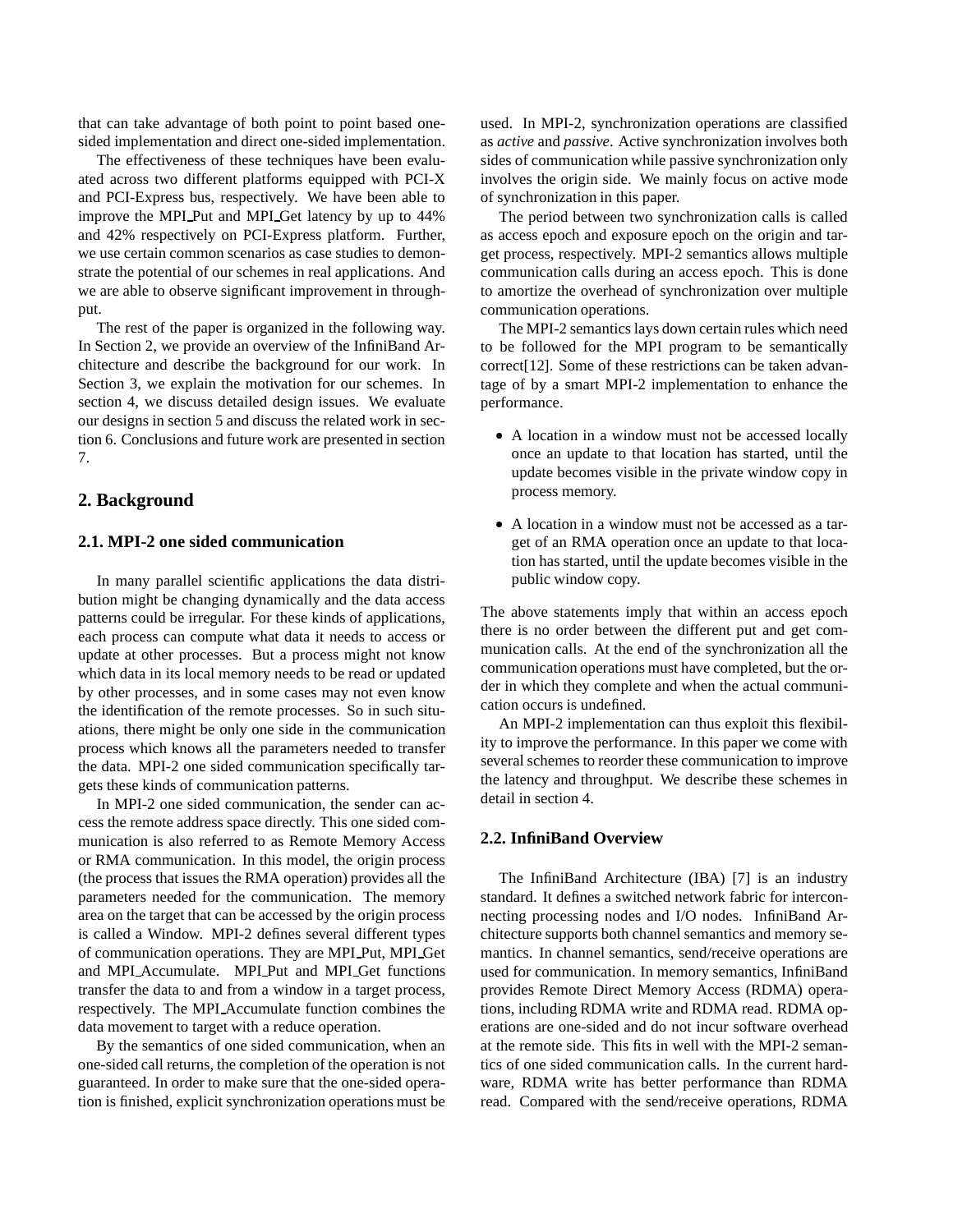operations have several advantages. First the RDMA operations themselves are generally faster than send/receive operations because they are simpler at the hardware level. Second they do not involve managing and posting descriptors at the receiver side which would incur additional overheads and reduce the communication performance. VAPI is a Mellanox implementation of InfiniBand Verbs interface.

### **2.3. MVAPICH2**

MVAPICH2 is our high performance implementation of MPI-2 over InfiniBand. The implementation is based on MPICH2. As a successor of MPICH[5], MPICH2[1] supports MPI-1 as well as MPI-2 extensions including one sided communication. We have been working on MVA-PICH2 for the past several months and currently we are working on further optimizing the existing implementation for both two sided and one sided communication. There can be several different approaches for implementing one sided communication. One approach is based on top of point to point implementation provided by MPICH2. This approach involves the remote host involvement for communication and synchronization operations. In the second approach, the one sided operations were implemented at the CH3 level by extending the CH3 interface [10, 9]. This approach shows overall benefits in most cases with respect to latency and bandwidth. It also gives better overlap between computation and communication and also better scalability. Henceforth, we will refer to the first approach as *Point to Point Based* and second approach as *Direct One Sided*. Fig. 1 shows the path taken by both the approaches.



**Figure 1. Implementations of one sided communication in MVAPICH2**

## **3. Motivation**

The motivation for our work here is two fold:

- As described in section 2.1, MPI-2 semantics does not impose any restrictions on when and in what order the RMA operations should occur within an access epoch. However both the current implementations (Point to Point Based and Direct One Sided) for active synchronization always maintain the order of the RMA operations. This might not always lead to the best or optimum usage of the underlying network capability. In this paper we want to exploit this flexibility to explore different ways to reorder these RMA operations based on the communication pattern to improve the latency, bandwidth and throughput.
- Message aggregation can reduce the latency for small RMA opearations because it can potentially reduce the number of messages. The Point to Point Based implementation can give this ability because of its two sided nature. With the Point to Point Based implementation several RMA operations can be reordered and combined/aggregated into a single message and the remote side can receive this combined message and scatter them. Aggregation of a RMA communication operation and a synchronization message is also feasible. Thus the Point to Point Based implementation can be leveraged to improve the performance of small messages.

## **4. Design and Implementation**

As described in section 3, MPI-2 semantics potentially allow the implementation to reorder the actual completion of the RMA operations, such as MPI Put and MPI Get, issued during a window access epoch. Our main motivation is to utilize this flexibility to schedule these operations so that we can achieve better communication overlap, reduced latency and improved throughput on our InfiniBand implementation.

We propose two possible approaches for scheduling the RMA operations. The reordering approach focuses on reorganizing the MPI Put and MPI Get operations issued during a window access epoch to allow more efficient usage of network bandwidth. The aggregation approach tries to combine RMA operations to give better throughput.

#### **4.1. Reordering approach**

Since MPI-2 standard allows the actual communication for RMA operations to happen at synchronization time, we can hold all the RMA operations issued during a window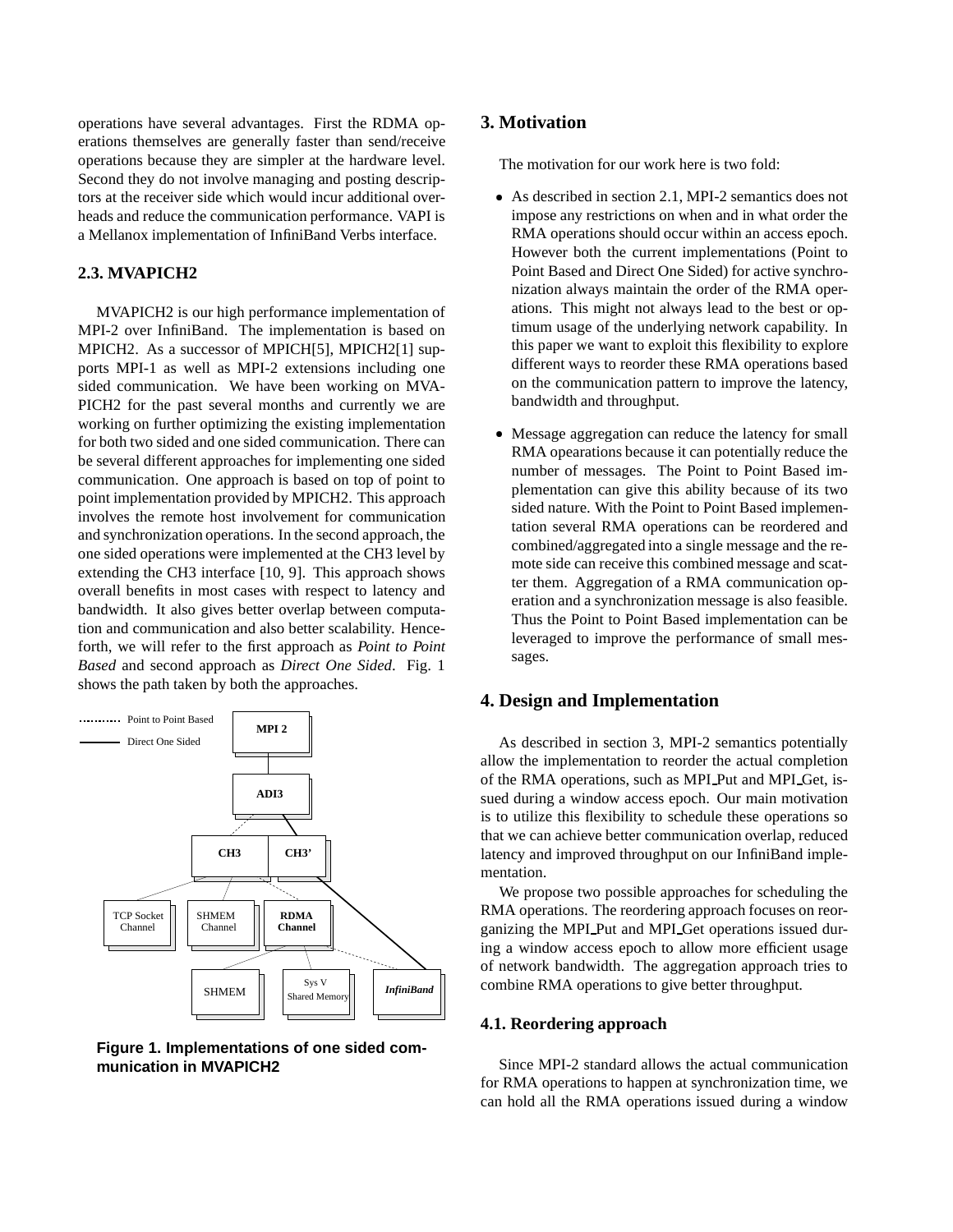access epoch until synchronization time. At this stage, we will have enough information of the communication pattern during this access period. Based on this information, we may re-order the issuing of these RMA operations to utilize the underlying InfiniBand network more efficiently.

**4.1.1. Interleaving.** The bidirectional bandwidth is always higher than the unidirectional bandwidth. This is because of the full usage of the link bandwidth of both directions. For example, with MVAPICH2 point to point communication, we are able to achieve 874MB/s peak unidirectional bandwidth while we can achieve 934MB/s in bidirectional bandwidth test. (The unit of bandwidth MB/s in this paper refers to Million bytes/sec) This trend is more obvious on PCI-Express systems because the bus contention is no longer the bottleneck in this scenario. The peak bandwidth number for unidirectional and bidirectional tests are 964MB/s and 1905MB/s on the PCI-Express system.

However, in a typical one sided communication scenario, only one direction of the link bandwidth is fully used, since the target side is not explicitly involved in the communication. But this does not mean that we can only stick with the highest possible unidirectional bandwidth provided by the link. For MPI Put operations, we issue RDMA write operations at VAPI level to push the data out. The actual data flow is from the origin process to the target. But for MPI Get operation, we issue RDMA read operation at VAPI level to fetch data from the remote side. So the actual data flow, especially for large size operations, is from the target process to the origin process.



**Figure 2. Sequential issue of MPI Get and MPI Put**

Let us consider the following one sided communication patterns. In Fig. 2, the origin process issues several MPI Get operations and then several MPI Put operations during a RMA access epoch. In Fig. 3, the origin process issues the same number of MPI Get and MPI Put operations, but in an interleaved way. As we can observe, the second communication pattern in Fig. 3 can use the link bandwidth



**Figure 3. Interleaved issue of MPI Get and MPI Put**

in a much more efficient way than the first communication pattern.

Though we know that the link bandwidth will be used more efficiently if the issuing of MPI Put and MPI Get is interleaved, we can not require the MPI programmer to understand this and always write the optimized program. But since the RMA operation can actually start during synchronization time, we can schedule the operations so that the corresponding VAPI level RDMA read and RDMA write operations are issued in a interleaved manner.

**4.1.2. Prioritizing.** One of the conclusions of our previous research is that the Direct One Sided implementation offers better latency than Point to Point Based implementation for large RMA operations. But it is still possible to further optimize the Direct One Sided implementation.

During the synchronization stage of direct one sided implementation, the origin process will issue a RDMA write to set a flag at the target process to indicate the end of the access epoch. Before that, if a MPI Get operation was issued prior to the synchronization call, we need to wait for local completion of Get to ensure that the data has actually been fetched and ready for use by the end of synchronization phase.

During the access epoch, if the origin process calls several MPI Put and MPI Get operations, we want to give priority to MPI Get operations in order to reduce the time involved in waiting for the local completion. Therefore we give priority to MPI Get operations over MPI Put operations. We first issue RDMA read required by MPI Get and then issue RDMA write required by MPI Put. Fig. 4 illustrates the potential benefits of our prioritizing scheme. It is to be noted that this prioritizing scheme does not necessarily contradict with the interleaving scheme we proposed in the last section. We can still interleave the operations but we can issue RDMA read operations first.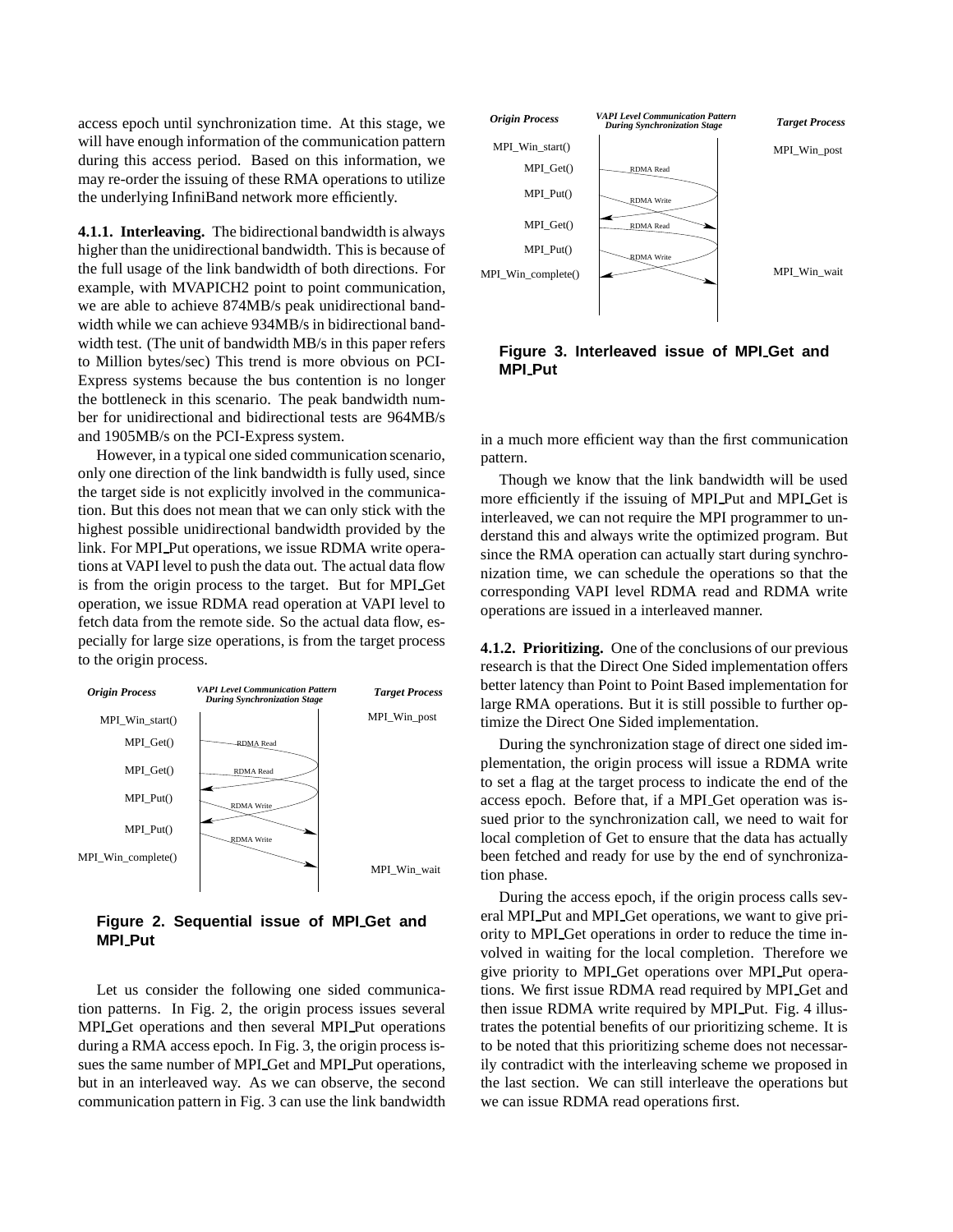

# **Figure 4. Potential benefit by giving priority to MPI Get**

# **4.2. Aggregation**



## **Figure 5. Aggregation of RMA operation and synchronization**

As described earlier our goal here is to better utilize the network bandwidth. If we have multiple small RMA messages within an access epoch the network utilization would be suboptimal. Because, for small messages, the overhead associated with initiation and completion of RMA operations is relatively high.Hence a natural and obvious choice would be to try and see if we can aggregate several of these messages together. The users can use MPI user defined datatypes to aggregate several one sided and two sided operations to improve network utilization. However, our aim is to provide optimizations inside the MPI library so that we can deliver good performance even if there is no optimization at the user level. Also, as described in section 2, no order needs to be guaranteed among the MPI Put/MPI Get operations between two synchronization calls. So we are not violating any MPI-2 semantics by aggregating some of



**Figure 6. Aggregation of multiple small size RMA operations**

these operations, as long as all the data finally reaches the target side. We can consider the following two aggregation schemes:

- Aggregation between an RMA operation and a synchronization operation
- Aggregation between multiple RMA operations

These schemes are illustrated in Figs. 5 and 6. By utilizing Point to Point Based approach, we can aggregate multiple RMA operations or an RMA operation and a synchronization operation. In contrast, Direct One Sided approach cannot provide aggregation because the target is not involved in communication and hence cannot scatter aggregated messages into target buffers. To maximize aggregation, we defer small RMA messages until we have sufficiently large number of them. Then we can trigger deferred RMA messages as an aggregated operation and send it by Point to Point Based approach. Meanwhile, large size RMA operations are still issued by Direct One Sided approach. We can also hold back one small RMA operation and combine it with the synchronization operation. In this paper, we mainly focus on the aggregation between a RMA operation and a synchronization operation.

# **5. Performance Evaluation**

In this section, we use several micro benchmarks to evaluate the performance of our different schemes.

Due to the lack of publicly available applications using MPI-2 one sided calls, we came up with our own benchmarks to evaluate our scheduling schemes. We use some specific throughput and latency tests to measure the impact of our re-ordering scheme. In addition to this, we use pingpong latency tests for MPI Put and MPI Get to show the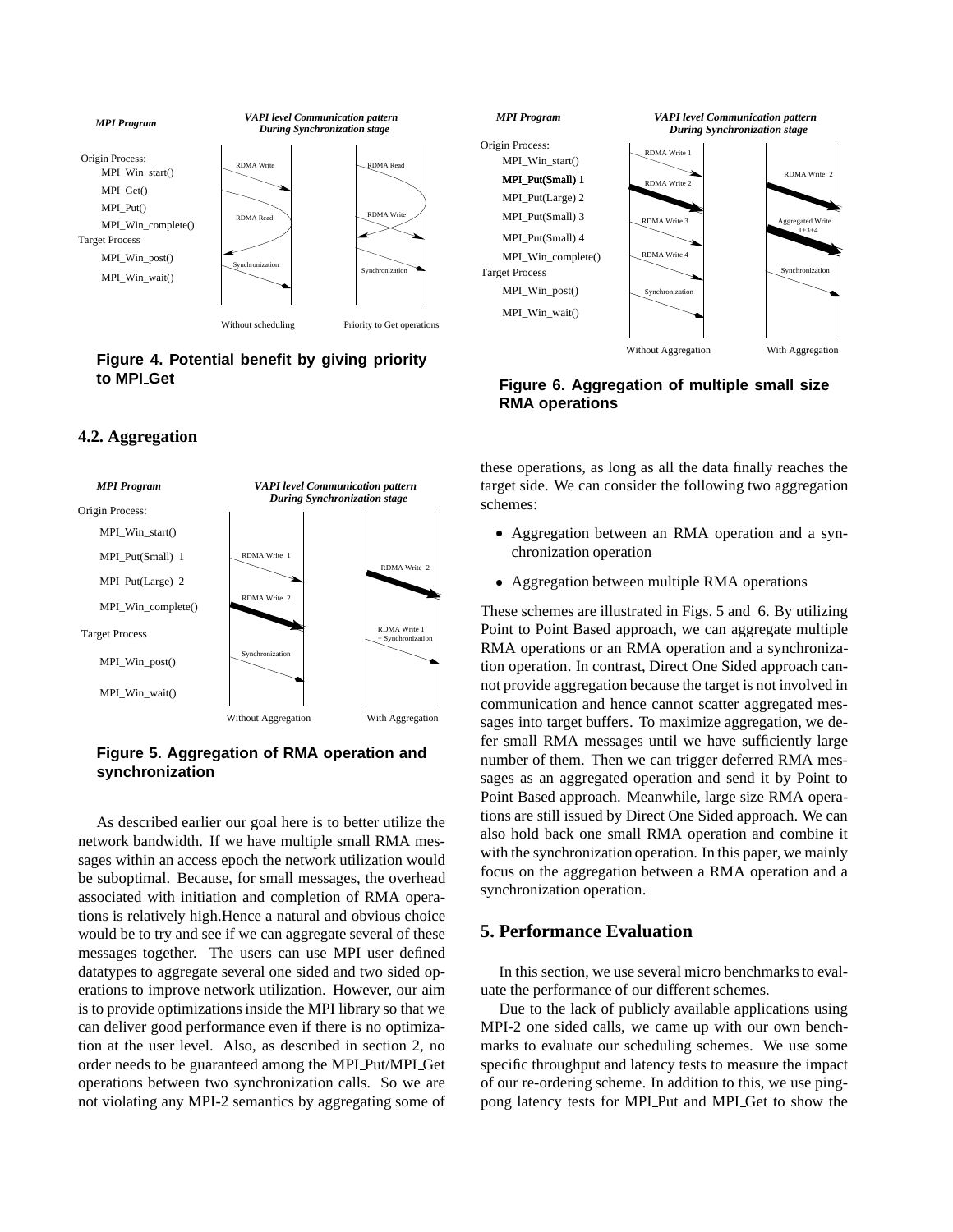benefit of the aggregation scheme. These experiments have been conducted on two platforms specified in section 5.1.

#### **5.1. Experimental Testbed**

We evaluated our schemes on two different testbeds. The first testbed is equipped with PCI-X interface and the second is equipped with PCI-Express interface.

Our PCI-X testbed cluster consists of 8 SuperMicro SU-PER X5DL8-GG nodes with ServerWorks GC LE chipsets, Intel Xeon 3.0 GHz processors based on IA32 architecture, and PCI-X 64-bit 133 MHz bus. The PCI-Express node of our testbed has a 3.4 GHz Intel Xeon processor based on EM64T architecture and runs in 64 bit mode with 8x PCI-Express interfaces. They are equipped with MT25208 HCAs with PCI-Express interfaces. On both platforms InfiniScale MTS2400 switch is used to connect all the nodes. The versions of InfiniBand SDK and firmware are 3.2 RC17 and 4.5.2 RC4-BUILD-001 respectively. The operating system used is RedHat Linux.

### **5.2. Impact of Re-ordering Scheme on different Communication Patterns**

We created two communication patterns at microbenchmark level to study the impact of the re-ordering scheme we proposed in the previous section.

**Communication Pattern 1:** We created a throughput test which involves two processes. The first process starts a window access epoch and then issues 16 MPI Put and 16 MPI Get operations of the same size. The second process just starts an exposure epoch. The same sequence of operations are repeated for several iterations and we measure the maximum throughput we can achieve (in terms of Million-Bytes/sec).

We compared the performance of re-ordering scheme and the original Direct One Sided implementation. On PCI-Express systems, as we can see from Fig.  $7(a)$ , with reordering scheme we are able to attain maximum throughput of 1788MB/s, which is much closer to the peak bidirectional bandwidth. We observe an improvement in throughput up to 76% compared with the original design. This trend is also there on IA32 systems where the maximum improvement of throughput is about 8%, as shown in Fig. 7(b). However, we do not get as much improvement as on EM64T testbed because on IA32 system, the PCI-X bus becomes the bottleneck.

**Communication Pattern 2:** The test consists of multiple iterations involving two processes. In each iteration, the first process calls MPI Win start to start a window access epoch, issues one MPI Put and one MPI Get, and then calls MPI Win complete to end the epoch. After that it starts and ends a window exposure epoch by calling MPI Win post and MPI Win wait. The second process does the same job, but in a reversed order, first it starts the exposure epoch then the access epoch. We measure the average latency for each iteration.

Our Scheduling scheme switches the order of these two operations when it is actually issuing the corresponding RDMA read or RDMA write during the access epoch. We can see that especially for large messages, we can show significant benefits by scheduling the operationsinternally. We can reduce the latency up to 40% on EM64T testbed and 20% on IA32 testbed, as shown in Fig. 8.

#### **5.3. Impact of Aggregation Scheme on Latency**

In this section we measure the impact of our aggregation scheme on MPI Put and MPI Get latency. The test consists of multiple iterations involving two processes. In each iteration, the first process starts a window access, issues a RMA operation (MPI Put or MPI Get) and then ends the epoch. Then it starts and ends a window exposure epoch. The second process does the same job, but in a reversed order. We measure the time needed for each iteration and define half of its value as the ping-pong latency for the RMA operation.

Fig. 9(a) compares the ping-pong latency for MPI Put operation and Fig. 10(a) comparesthe ping-pong latency for MPI Get operations on EM64T testbed. The aggregation scheme did noticeably better than our original Direct One Sided implementation for small size RMA operation. We see an improvement of up to 44% for MPI Put latency and 42% for MPI Get latency. For larger sizes, the aggregation scheme actually falls back to Direct One Sided implementation so that these two schemes delivers the same latency. We can observe the similar trends on IA32 platform, as shown in Fig. 9(b) and Fig. 10(b). The maximum improvement is around 38% and 42% for MPI Put and MPI Get latency respectively.

# **6. Related Work**

There are several studies regarding implementing one sided communication in MPI-2. Some of the MPI-2 implementations which implement one sided communication are WMPI [13], NEC [8] and SUN-MPI [3]. We are aware of MPICH2 performing aggregation between the last one sided operation with a synchronization. In [17], reordering of one sided operations is done to reduce the cost of lock synchronization operation.

Besides MPI, there are other programming models that use one sided communication. ARMCI [15], GASNET [2] and BSP [4] are some examples of this model. One distinguishing feature of MPI as compared to these is that MPI supports both one sided and two sided communications, which we use to our advantage in implementing our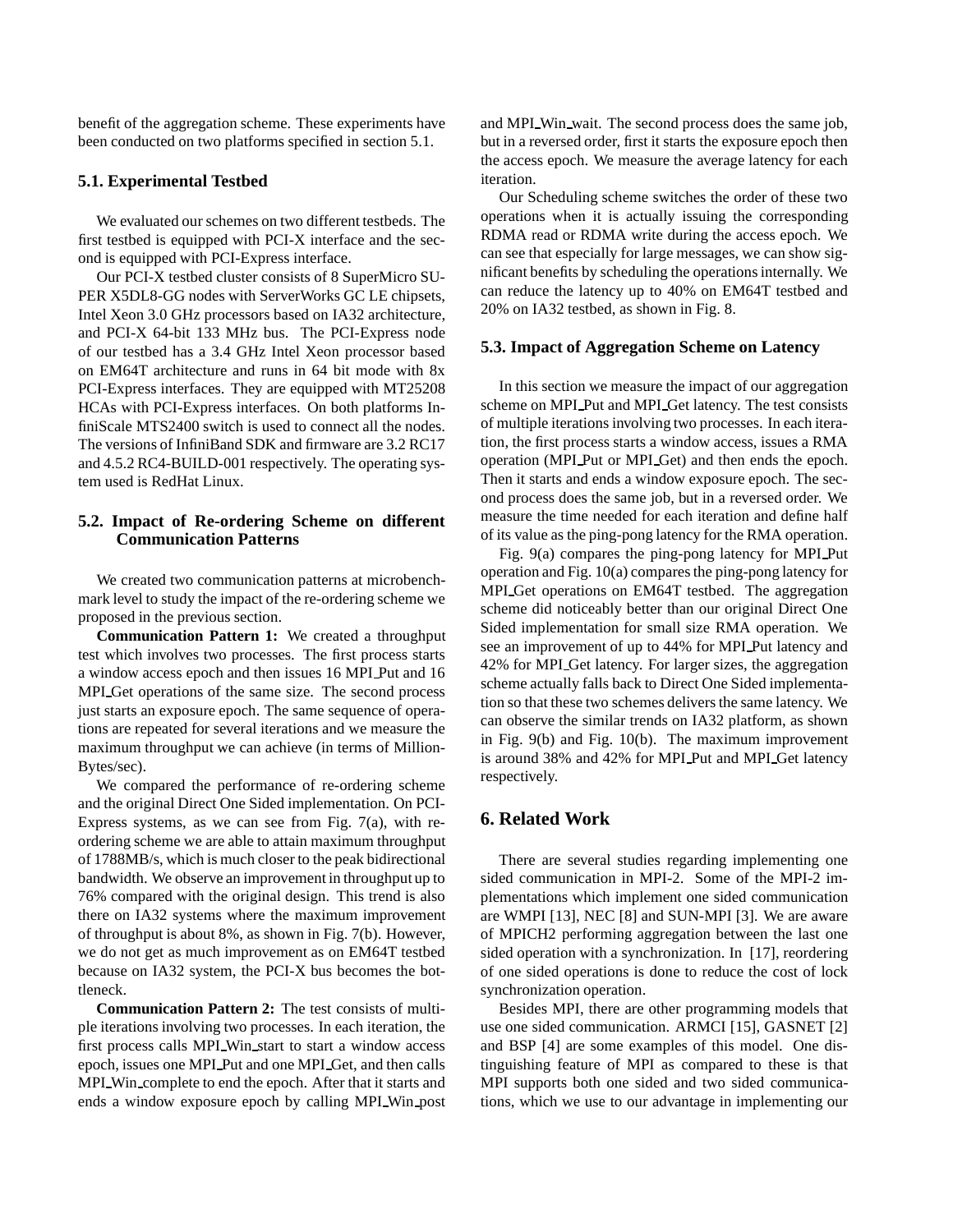

**Figure 7. Impact of scheduling on throughput on EM64T and IA32**



**Figure 8. Impact of scheduling on latency on EM64T and IA32**

schemes. It is to be noted that ARMCI performs aggregation [16].

# **7. Conclusions and Future work**

This paper describes different scheduling and aggregation schemes to improve the performance of MPI-2 one sided communication over InfiniBand. We have proposed different schemes and evaluated them with micro benchmarks and different scenarios on two different platforms. With scheduling scheme, we see an improvement in the throughput up to 76%, latency up to 40% for certain scenarios. With aggregation scheme, we observe an improvement of 44% and 42% for MPI Put and MPI Get latency on PCI-Express platform. Similar trends were observed for PCI-X platform.

As part of our future work, we will extend our implementation of our aggregation scheme for combining multiple RMA operations. We would like to explore more optimized scheduling schemes. Further, we intend to merge the different schemes into one framework which can adaptively choose based on the communication pattern.

#### **References**

- [1] Argonne National Laboratory. MPICH2. http://wwwunix.mcs.anl.gov/mpi/mpich2/.
- [2] D. Bonachea. GASNet Specification, v1.1. Technical Report UCB/CSD-02-1207, Computer Science Division, University of California at Berkeley, October 2002.
- [3] S. Booth and F. E. Mourao. Single Sided MPI Implementations for SUN MPI. In *Supercomputing*, 2000.
- [4] M. Goudreau, K. Lang, S. B. Rao, T. Suel, and T. Tsantilas. Portable and Effcient Parallel Computing Using the BSP Model. *IEEE Transactions on Computers*, pages 670–689, 1999.
- [5] W. Gropp, E. Lusk, N. Doss, and A. Skjellum. A High-Performance, Portable Implementation of the MPI Message Passing Interface Standard. *Parallel Computing*, 22(6):789– 828, 1996.
- [6] W. Gropp, E. Lusk, and A. Skjellum. *Using MPI: Portable Parallel Programming with the Message Passing Interface,* 2nd edition. MIT Press, Cambridge, MA, 1999.
- [7] Infi niBand Trade Association. Infi niBand Architecture Specification, Release 1.0, October 24 2000.
- [8] J. Traff and H. Ritzdorf and R. Hempel. The Implementation of MPI-2 One-Sided Communication for the NEC SX. In *Proceedings of Supercomputing*, 2000.